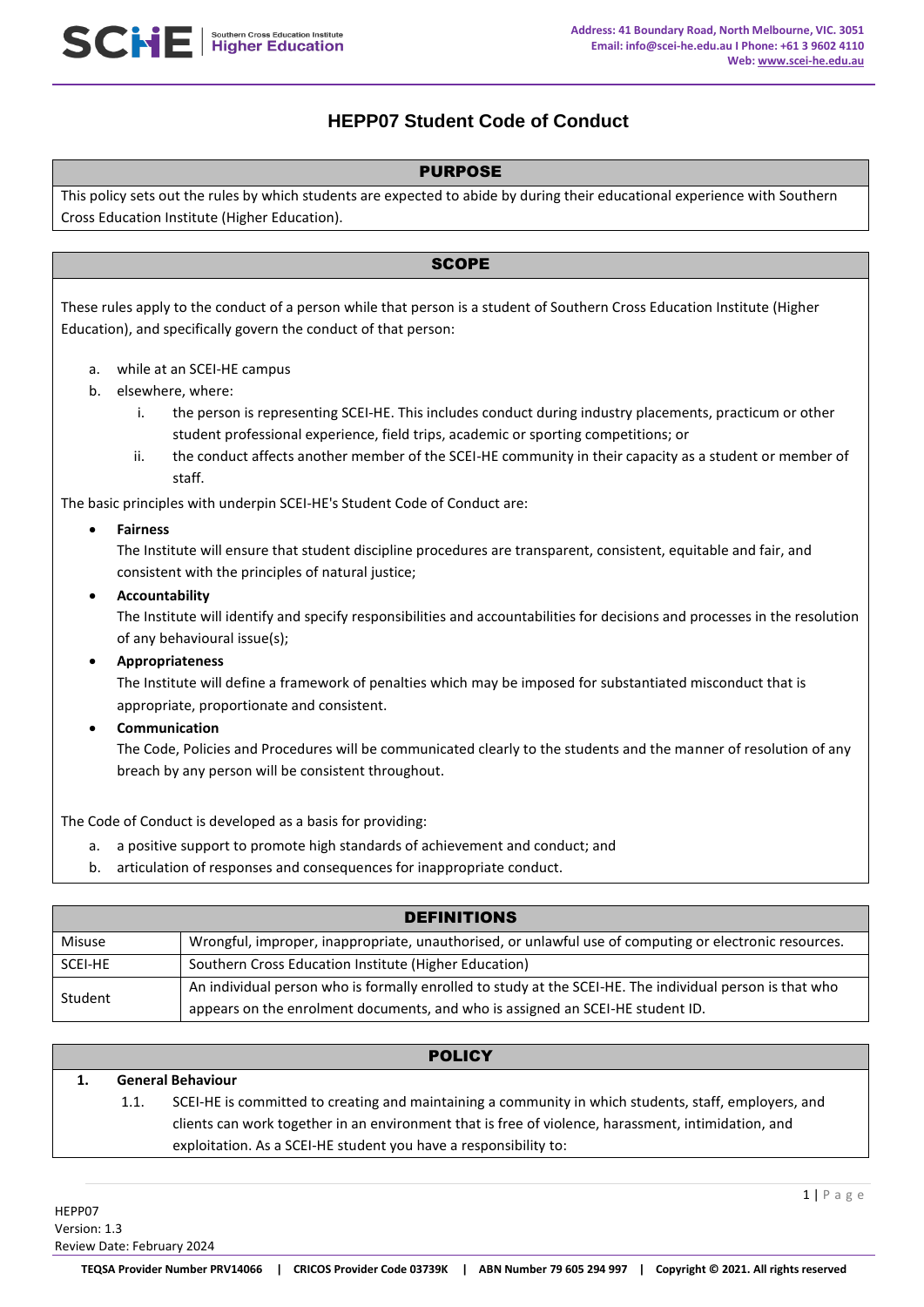- 1.1.1. Treat people with respect and fairness, regardless of their age, gender, sexuality, race, ethnicity, cultural background, disability status, or socio-economic status;
- 1.1.2. Show respect for others by not swearing, using obscenities, making offensive remarks, or offensive gestures;
- 1.1.3. Avoid behaviour that could offend, embarrass, or threaten others;
- 1.1.4. Refrain from harassing or disrupting others in the performance of their studies or duties;
- 1.1.5. Avoid bullying, aggressive, threatening, and abusive behaviour, including using social networking websites (such as Facebook or Twitter) and Institute Webpages and forums, to make threatening or derogatory statements about other students or staff;
- 1.1.6. Desist from behaviour that subjects another person to an unsolicited act of physical intimacy; makes an unsolicited demand or request of a sexual nature to another person; makes a remark with sexual connotations relating to the other person; or engages in any other unwelcome conduct of a sexual nature towards the other person; and
- 1.1.7. Make only truthful statements in regard to your student status, representation as a student, or entitlement as a student.
- 1.1.8. A particular action or behaviour may be deemed inappropriate by the effect on the recipient, independent of the intentions of the perpetrator. It is not sufficient for you to assume that your behaviour is acceptable and will not constitute inappropriate behaviour.

# **2. Unlawful Behaviour**

- 2.1. Alcohol on Institute Premises
	- 2.1.1. You are not allowed on Institute premises or to use institute facilities when in possession of or under the influence of alcohol. Consumption of alcohol on institute premises, including sites used for excursions, field trips, and live work, is prohibited, except at an authorised function on licensed premises (providing the student is over 18 years of age).
	- 2.1.2. You may be required to undertake alcohol testing by SCEI-HE Management whilst attending SCEI-HE or by an employer at the workplace as part of the normal working environment.
- 2.2. Drugs on Institute Premises
	- 2.2.1. You are not allowed on Institute premises or to use Institute facilities when in possession of or under the influence of illegal drugs or controlled substances. The possession, use and sale of illegal drugs or controlled substances (including stimulants, depressants, narcotics, hallucinogens, or marijuana) on Institute premises is against the law and will be reported to the police.
		- 2.2.1.1. If you are taking prescription medication it is your responsibility to ensure that it does not affect your safety, or the safety of others, for example in operating machinery or equipment. In addition, prescription medication should be always kept secure and never given to another person to whom it is not prescribed.
		- 2.2.1.2. You may be required to undertake drug testing by SCEI-HE Management or your employer whilst attending SCEI-HE or the workplace as part of the normal working environment.
- 2.3. Weapons on Institute Premises
	- 2.3.1. You are not to bring knives or other weapons onto Institute premises. It is an offence under the Control of Weapons Act 1990 (VIC) to be in possession of a weapon in a public place or an educational facility unless the weapon is to be used for educational purposes, for example, possession of a knife for butchery or cookery training.
		- 2.3.1.1. It is not a reasonable excuse to possess a weapon for self-defence purposes. Any threats to staff, students, animals, or property will be reported to police immediately.
- 2.4. Smoking
	- 2.4.1. Tobacco Act 1987 (Vic) prohibits you from smoking in or around buildings or in Victorian motor vehicles. It is an offence to smoke within 4 metres of any part of the entrance to a building. Any breaches to the Act can result in fines being issued. You are only permitted to smoke in designated smoking areas, and must remain in these areas whilst smoking.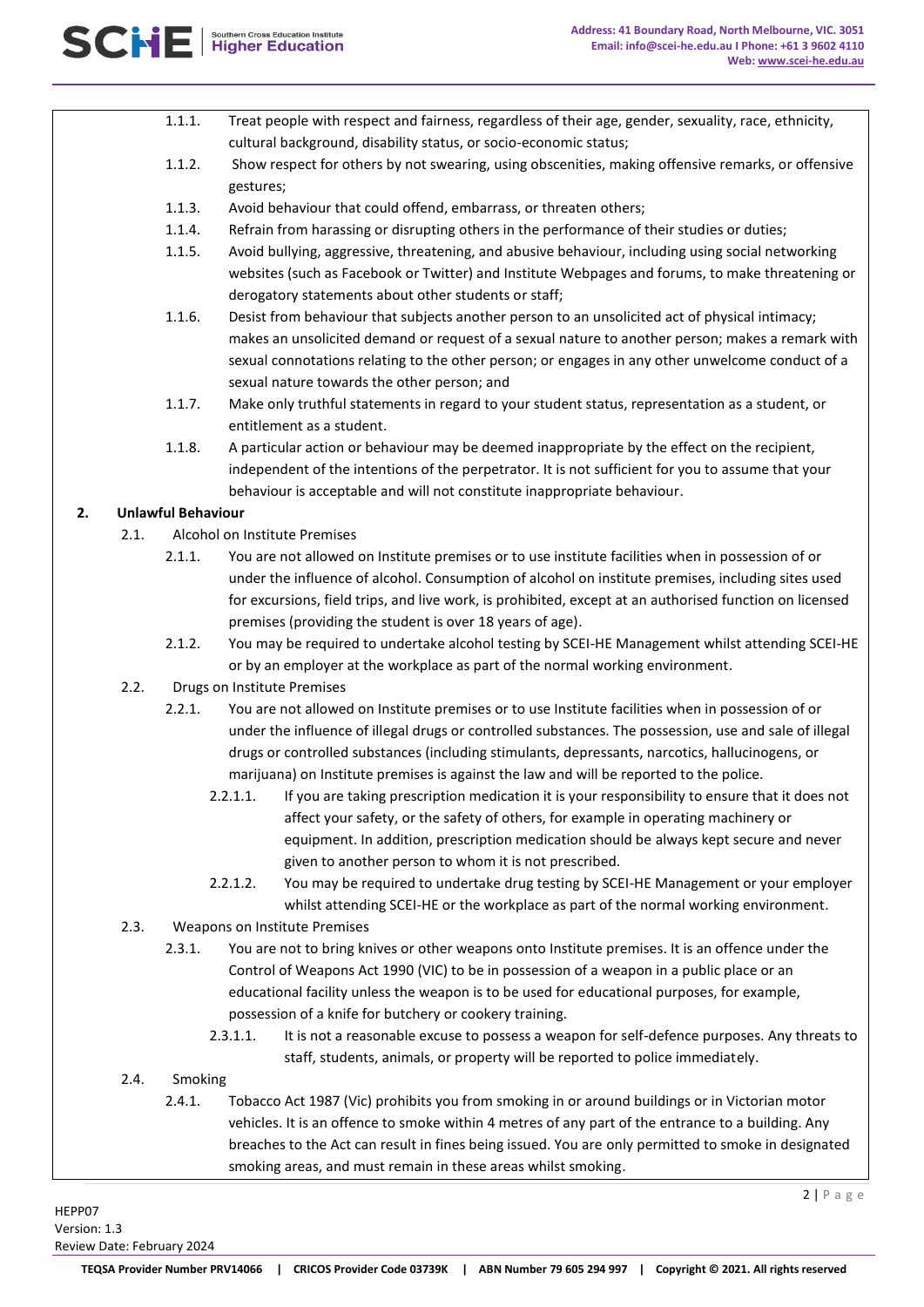#### 2.5. Discrimination

- 2.5.1. Discrimination occurs when a person is treated less favourably than another person because of perceived attributes such as age, gender, sexuality, race, ethnicity, cultural background, disability status, or socioeconomic status.
- 2.5.2. Discrimination whether direct or indirect is unlawful under the Equal Opportunity Act 2010 (Vic). Acts of discrimination will be considered as acts of behavioural misconduct and will result in disciplinary action, and may be reported to the appropriate authorities.

### **3. Confidentiality**

3.1. As a student of SCEI-HE, you may be required to attend industry placements as part of your studies. During these placements, you may become familiar with information that is confidential to that workplace (for example financial or business affairs, personal affairs and family background of staff and clients, technical information, trade secrets, know-how, formulae, processes, ideas, and inventions). You must not divulge any confidential information that you become aware of during a placement. Breaches of confidentiality will be considered to be acts of behavioural misconduct and may result in disciplinary action.

#### **4. Dress Code**

- 4.1. SCEI-HE is predominantly an adult learning environment that prepares you for employment in business and industry, as well as for further career-related education. As such you are expected to dress in a manner that is neat, clean, and safe at all times, and in a manner that would be expected in the workplace. There is no desire on the part of SCEI-HE to make dress standards too rigid. However, whilst attending the Institute or any off-campus learning activities, you must wear appropriate clothing. In particular, you must:
	- 4.1.1. Wear all personal protective equipment and/or clothing necessary to meet the work health and safety requirements of your course. You are responsible for wearing appropriate clothing which minimises risk to yourself.
	- 4.1.2. Wear clothing appropriate to the program of study.
	- 4.1.3. Wear appropriate footwear at all times. It is not permitted for anyone to enter SCEI-HE grounds or buildings with bare feet. Enclosed footwear is recommended. Students must wear enclosed footwear during industry placement and will not be permitted to undertake any learning activities in open footwear, such as thongs or sandals.
	- 4.1.4. Not wear clothing that is likely to offend others in terms of its lack of decency, modesty, or cleanliness, or because of slogans, cartoons, or any symbol or graphic worn to provoke, intimidate, condemn, or ridicule others.
	- 4.1.5. Not wear motorcycle helmets in SCEI-HE buildings.

## **5. Student Identification Cards**

5.1. Whilst on SCEI-HE premises, you are required to carry an Institute Student Identification card and to produce it when requested by a member of staff. Institute staff are entitled to request individuals to leave Institute premises if student identification cannot be provided. If you lose your Student Identification card you may be required to pay costs associated with a replacement card. You are required to return your Student Identification card to Student Administration if you withdraw or complete your program of study.

## **6. Facilities and Equipment**

- 6.1. You are required to assist in maintaining serviceable facilities, resources, and equipment by:
	- 6.1.1. Reporting breakages and/or faults with equipment to an academic staff member or Student administration. Should you be found responsible for breakages you may be required to pay the costs of repair, with any final decision made by the institute
	- 6.1.2. Leaving classrooms, workshops, and laboratories neat and tidy after classes and tutorials, and ensuring equipment and tools are cleaned and correctly stored.
	- 6.1.3. Ensuring all electrical and gas appliances are switched off.
	- 6.1.4. Respectful use of toilet facilities; including disposal of toilet tissue and sanitary waste.

## **7. Appropriate use of IT and Electronic Equipment**

7.1. Computing and Electronic Resources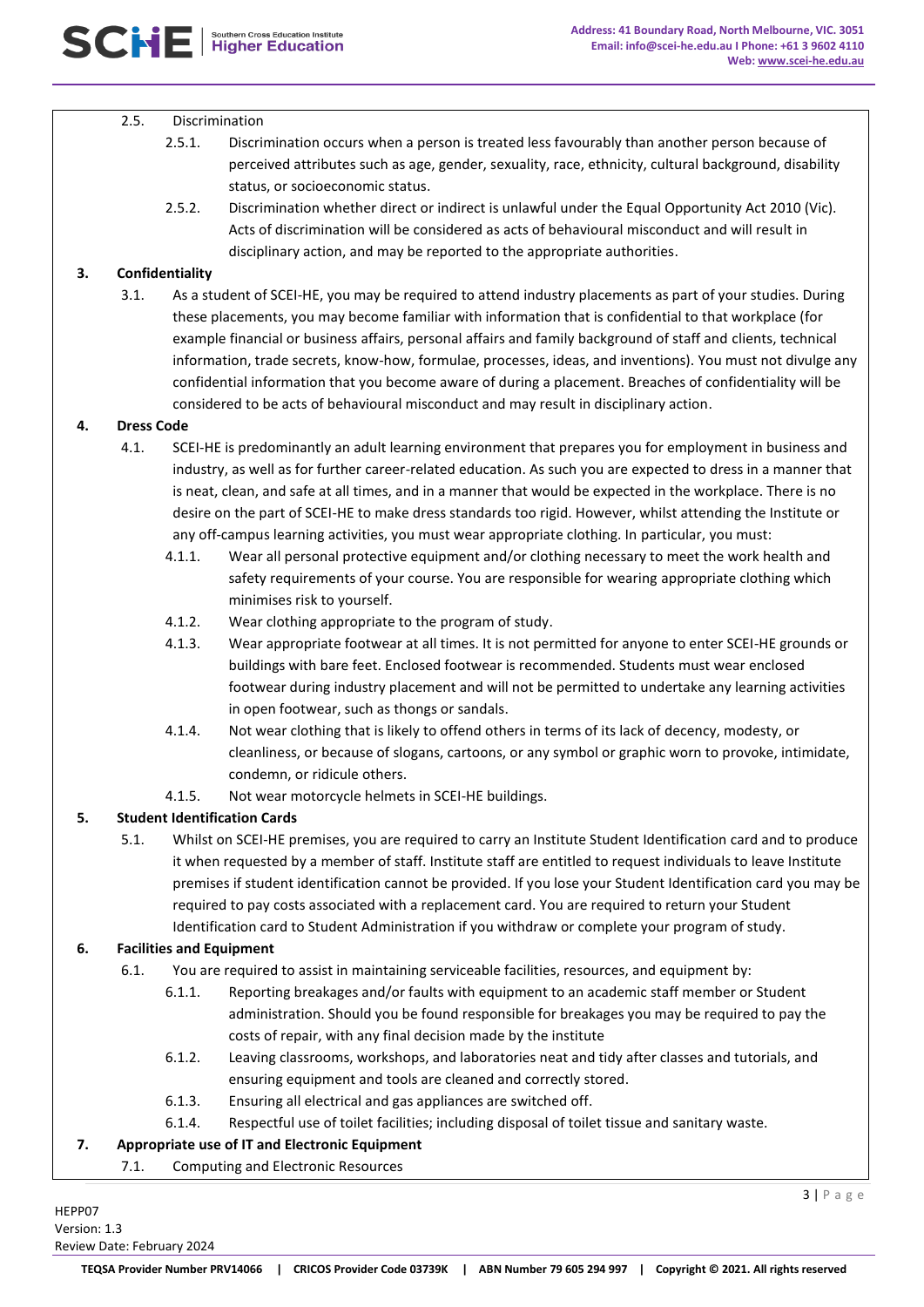

|      | 7.1.1.                                                                                                                                    |                                                                               |             | SCEI-HE recognises that computing and electronic resources are a valuable source of learning and<br>information relevant to programs of study. These resources include videoconferencing, Internet,<br>and Intranet services provided by SCEI-HE such as email, email lists, web browsing, website<br>publication, chat, and newsgroups (forums). You are encouraged to make use of these resources for<br>purposes relating to study being undertaken through SCEI-HE. However, SCEI-HE computing and<br>electronic resources are not to be used for purposes other than course requirements. |  |
|------|-------------------------------------------------------------------------------------------------------------------------------------------|-------------------------------------------------------------------------------|-------------|------------------------------------------------------------------------------------------------------------------------------------------------------------------------------------------------------------------------------------------------------------------------------------------------------------------------------------------------------------------------------------------------------------------------------------------------------------------------------------------------------------------------------------------------------------------------------------------------|--|
|      | 7.1.2.                                                                                                                                    |                                                                               |             | SCEI-HE reserves the right to:                                                                                                                                                                                                                                                                                                                                                                                                                                                                                                                                                                 |  |
|      |                                                                                                                                           | 7.1.2.1.                                                                      |             | Moderate access to Internet and Intranet services, including filtering of websites, and<br>blocking selected non-educational and training websites, in order to improve the speed<br>and quality of vocational education and training delivery.                                                                                                                                                                                                                                                                                                                                                |  |
|      |                                                                                                                                           | 7.1.2.2.                                                                      | services.   | Monitor and record all usage of its computer networks, including its Internet and Intranet                                                                                                                                                                                                                                                                                                                                                                                                                                                                                                     |  |
|      |                                                                                                                                           | 7.1.2.3.                                                                      |             | Access a student email account where it is considered that there may have been misuse of<br>the email system.                                                                                                                                                                                                                                                                                                                                                                                                                                                                                  |  |
|      |                                                                                                                                           | 7.1.2.4.                                                                      |             | Examples of misuse of computing and electronic resources include:                                                                                                                                                                                                                                                                                                                                                                                                                                                                                                                              |  |
|      | 7.1.2.4.1.<br>7.1.2.4.2.<br>7.1.2.4.3.<br>7.1.2.4.4.<br>7.1.2.4.5.<br>7.1.2.4.6.<br>7.1.2.4.7.<br>7.1.2.4.8.<br>7.1.2.4.9.<br>7.1.2.4.10. |                                                                               |             | Excessive personal use.                                                                                                                                                                                                                                                                                                                                                                                                                                                                                                                                                                        |  |
|      |                                                                                                                                           |                                                                               |             | Unauthorised use of documentation that would normally require payment of a<br>fee for use.                                                                                                                                                                                                                                                                                                                                                                                                                                                                                                     |  |
|      |                                                                                                                                           |                                                                               |             | Accessing or downloading website materials or files or transmitting material that<br>is defamatory (including posting defamatory statements on the Internet).                                                                                                                                                                                                                                                                                                                                                                                                                                  |  |
|      |                                                                                                                                           |                                                                               |             | Accessing, displaying, disseminating, or storing obscene or offensive material<br>including abusive, pornographic, profane, or sexually oriented material.                                                                                                                                                                                                                                                                                                                                                                                                                                     |  |
|      |                                                                                                                                           |                                                                               |             | Using computing and/or electronic resources to access or to assist in concocting<br>or distributing illegal drugs or dangerous materials.                                                                                                                                                                                                                                                                                                                                                                                                                                                      |  |
|      |                                                                                                                                           |                                                                               |             | Use of computing and/or electronic resources to access or distribute material that<br>promotes hatred or discrimination based on age, gender, sexuality, race, ethnicity,<br>cultural background, disability status, or socio-economic status.                                                                                                                                                                                                                                                                                                                                                 |  |
|      |                                                                                                                                           |                                                                               |             | Using computing and/or electronic resources to stalk, harass, threaten, bully, or<br>intimidate anyone.                                                                                                                                                                                                                                                                                                                                                                                                                                                                                        |  |
|      |                                                                                                                                           |                                                                               |             | Downloading, uploading, copying, storing, or distributing software applications or<br>other material with content that is illegal.                                                                                                                                                                                                                                                                                                                                                                                                                                                             |  |
|      |                                                                                                                                           |                                                                               |             | Breaching copyright, such as unlicensed copying of a computer program.                                                                                                                                                                                                                                                                                                                                                                                                                                                                                                                         |  |
|      |                                                                                                                                           |                                                                               |             | Intercepting, attempting to steal or alter data (hacking), unlawfully accessing,<br>altering, or falsifying electronic documents or programs.                                                                                                                                                                                                                                                                                                                                                                                                                                                  |  |
|      |                                                                                                                                           |                                                                               | 7.1.2.4.11. | Deliberately vandalising computing and/or electronic resources.                                                                                                                                                                                                                                                                                                                                                                                                                                                                                                                                |  |
|      |                                                                                                                                           | 7.1.2.5.                                                                      |             | Take disciplinary action when breaches of this clause occur.                                                                                                                                                                                                                                                                                                                                                                                                                                                                                                                                   |  |
|      |                                                                                                                                           | 7.1.2.6.                                                                      | taken.      | Any unlawful use of computing or electronic resources may lead to legal action being                                                                                                                                                                                                                                                                                                                                                                                                                                                                                                           |  |
|      |                                                                                                                                           | 7.1.2.7.                                                                      |             | Any misuse of computing or electronic resources is considered to be an act of behavioural<br>misconduct and will be addressed as such. This may mean the withdrawal of access to the<br>resources, suspension, or expulsion.                                                                                                                                                                                                                                                                                                                                                                   |  |
| 7.2. |                                                                                                                                           | Mobile Phones, Sound and Photographic Equipment, and Other Electronic Devices |             |                                                                                                                                                                                                                                                                                                                                                                                                                                                                                                                                                                                                |  |
|      | 7.2.1.                                                                                                                                    |                                                                               |             | You should ensure that you maintain a respectful and appropriate use of mobile phones, sound, and                                                                                                                                                                                                                                                                                                                                                                                                                                                                                              |  |
|      |                                                                                                                                           |                                                                               |             | photographic equipment (including Smartphone's, mp3 players, tablet computers, and cameras),                                                                                                                                                                                                                                                                                                                                                                                                                                                                                                   |  |
|      | lecturer in their use.                                                                                                                    |                                                                               |             | and other electronic devices in Institute classrooms, and comply with the instructions of your                                                                                                                                                                                                                                                                                                                                                                                                                                                                                                 |  |
|      | 7.2.2.                                                                                                                                    |                                                                               |             | Mobile phones, sound and photographic equipment, and other electronic devices must not be used                                                                                                                                                                                                                                                                                                                                                                                                                                                                                                 |  |

in a manner that contravenes the appropriate use of computing and electronic resources (Clause 7.1) of the HEPP44 ICT Use Policy and Procedure.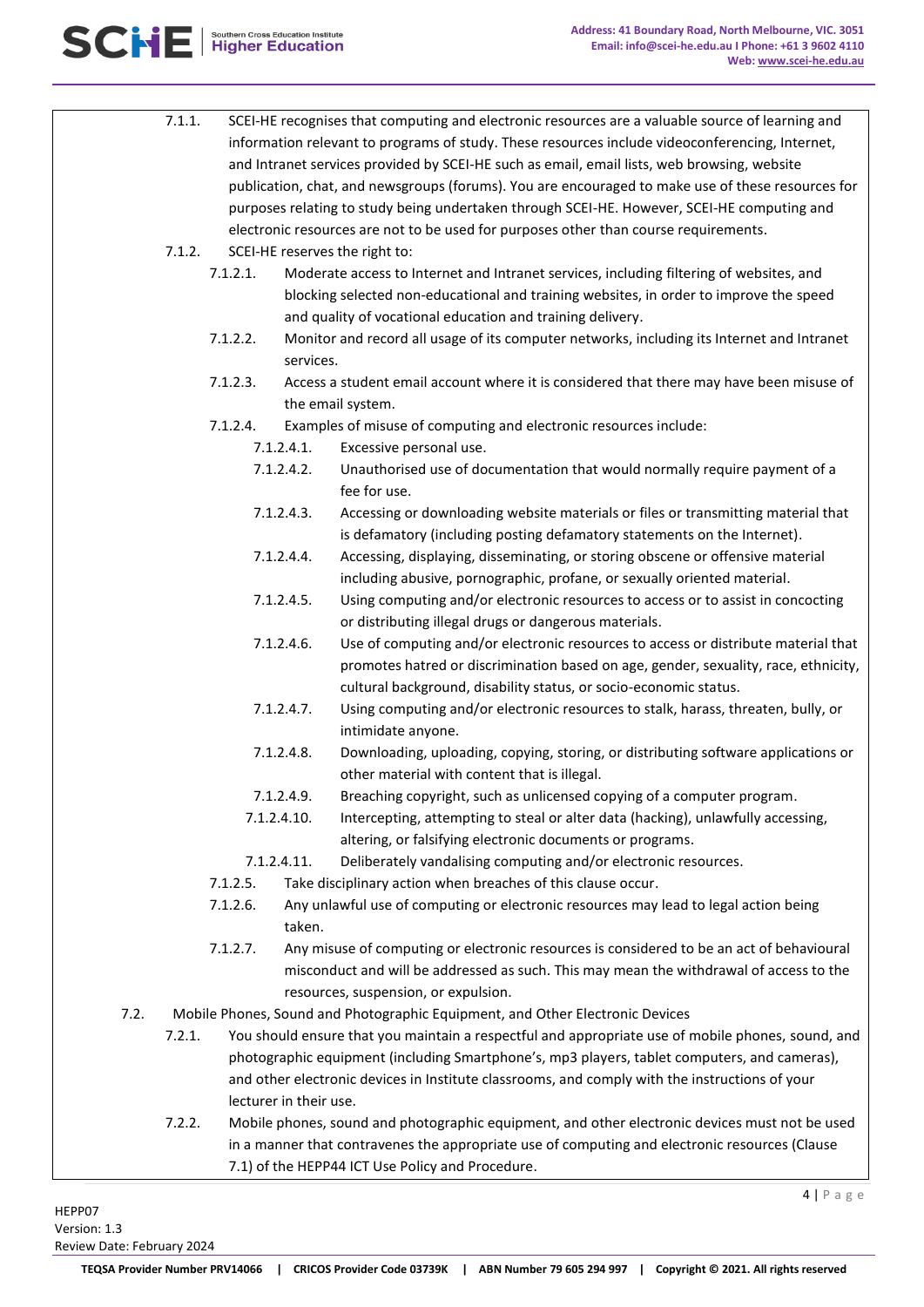#### **8. Copyright**

- 8.1. You may only copy material in accordance with the Australian Copyright Act 1968. For study and research purposes, you are allowed to copy:
	- 8.1.1. One chapter or 10% of a book; or
	- 8.1.2. One chapter, or 10% of the number of words of text materials in electronic form; or
	- 8.1.3. One article per issue of a journal, magazine, or newspaper or more than one article if each article relates to the same subject matter.
- 8.2. Internet material, artist, dramatic, film, and musical works are also covered by copyright legislation. Please check with your lecturer.
- 8.3. Remember to reference carefully the copyright works you use in order to avoid plagiarism, which is considered academic misconduct.
- 8.4. You must comply with licences for the use of intellectual property, including software. All software loaded on Institute computers or provided by the institute is licensed and there is no permission to copy software unless permitted by licence.
- 8.5. If you need further information about your copyright obligations, refer to Australian Copyright Council website (http://www.copyright.org.au).

#### **9. Food and Beverages in Learning Environments**

- 9.1. The presence and/or consumption of any variety of food in classrooms is strictly prohibited. You are responsible for ensuring that food is not taken into classrooms.
- 9.2. Hot beverages are not permitted in classrooms. Other beverages must be carried in a secure container/bottle to minimise spills and leakages. You are responsible for ensuring the sensible storage and consumption of beverages in classrooms and for the removal and correct disposal of drink containers from classrooms. No beverages are permitted in computer laboratories.
- 9.3. It is acceptable to carry food and beverages (securely) inside bags carried into classrooms.

#### **10. Safety**

10.1. The Occupational Health and Safety 2004 (VIC) applies to all students of the Institute. You have a responsibility to ensure that you work safely, without risk of injury to yourself or others, and follow all safety practices required.

## 10.2. You have an obligation:

- 10.2.1. To comply with the instructions given for workplace health and safety at the Institute or workplace.
- 10.2.2. To use personal protective equipment and wear any clothing necessary to meet the work health and safety requirements of your course when you are working with machinery and equipment.
- 10.2.3. To ensure you are properly instructed in the use of machinery and other equipment.
- 10.2.4. To use machinery in accordance with safety procedures and follow lawful directions, both written and spoken, given by Institute staff or your employer during industry placement.
- 10.2.5. To not wilfully or recklessly interfere with or misuse anything provided for workplace health and safety at the Institute or workplace.
- 10.2.6. To not wilfully place at risk the workplace health and safety of any person at the Institute or workplace.
- 10.2.7. To not wilfully injure yourself.
- 10.3. You are entitled to challenge, in a respectful manner, directions or decisions of Institute staff or the employer, if you consider them to be unlawful, unreasonable, or to potentially endanger a person's health or safety.

## RELATED DOCUMENTS

HEPP02 Academic Misconduct Policy and Procedure